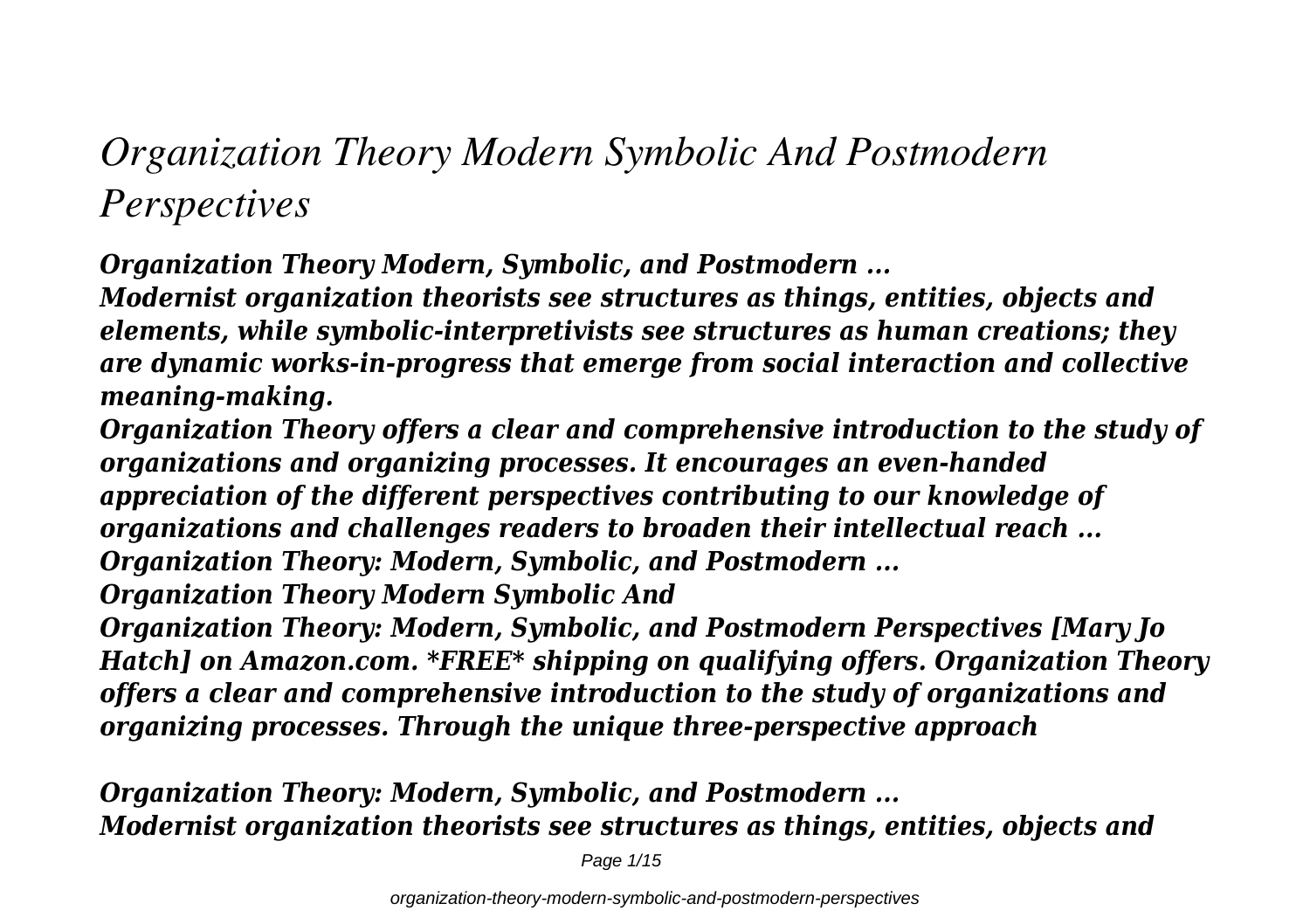*elements, while symbolic-interpretivists see structures as human creations; they are dynamic works-in-progress that emerge from social interaction and collective meaning-making.*

*Summary Organization Theory: Modern, Symbolic, and ... Organization Theory offers a clear and comprehensive introduction to the study of organizations and organizing processes. It encourages an even-handed appreciation of the different perspectives contributing to our knowledge of organizations and challenges readers to broaden their intellectual reach ...*

*Organization Theory: Modern, Symbolic, and Postmodern ... Organization Theory offers a clear and comprehensive introduction to the study of organizations and organizing processes. It encourages an even-handed appreciation of the main perspectives defining...*

*Organization Theory: Modern, Symbolic and Postmodern ... The text's approach is pluralist, reflecting the diversenature of organizational theory as a field of study influenced by thinkers from a variety of academic disciplines. Specifically, perspectives...*

*Organization Theory: Modern, Symbolic, and Postmodern ... Organization Theory Modern, Symbolic, and Postmodern Perspectives. Fourth* Page 2/15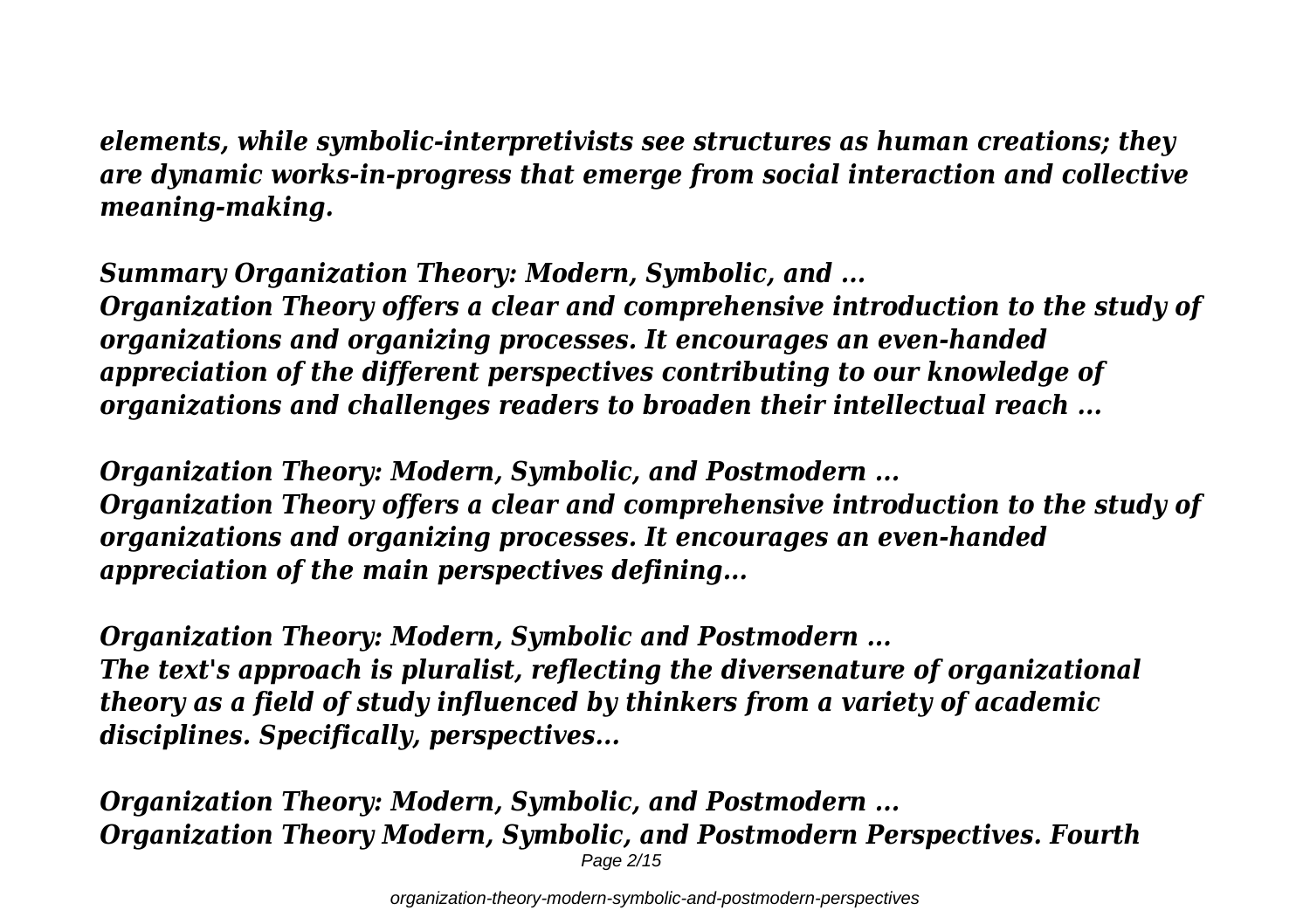*Edition. Mary Jo Hatch. New to this Edition: Thoroughly updated and revised to reflect the most recent developments in organization theory*

*Organization Theory - Mary Jo Hatch - Oxford University Press Sin embargo, tomando como referencia a Hatch (2018) y su libro "Organization theory: Modern, symbolic, and postmodern perspectives" podemos determinar que existen cuatro perspectivas, que son ...*

*Organization Theory: Modern, Symbolic, and Postmodern ... Organizations and Organizational Theory in Symbolic Perspective - Organizations are: x Contexts constantly constructed and re-constructed by their members through symbolically mediated interaction; socially constructed realities where webs of meaning create bonds of emotion and symbolic connection between members.*

#### *Chapter 1- Why Study Organization Theory - Quizlet*

*- An alternative to the modern perspective based on subjectivity and interpretation. - The symbolic perspective suggests that, if subjective beliefs affect behavior just as objective reality does, then 'social facts' are just as real, as objective facts. ... A Brief History of Organization Theory 9 Terms. umbidufour. Chapter 1- Why Study ...*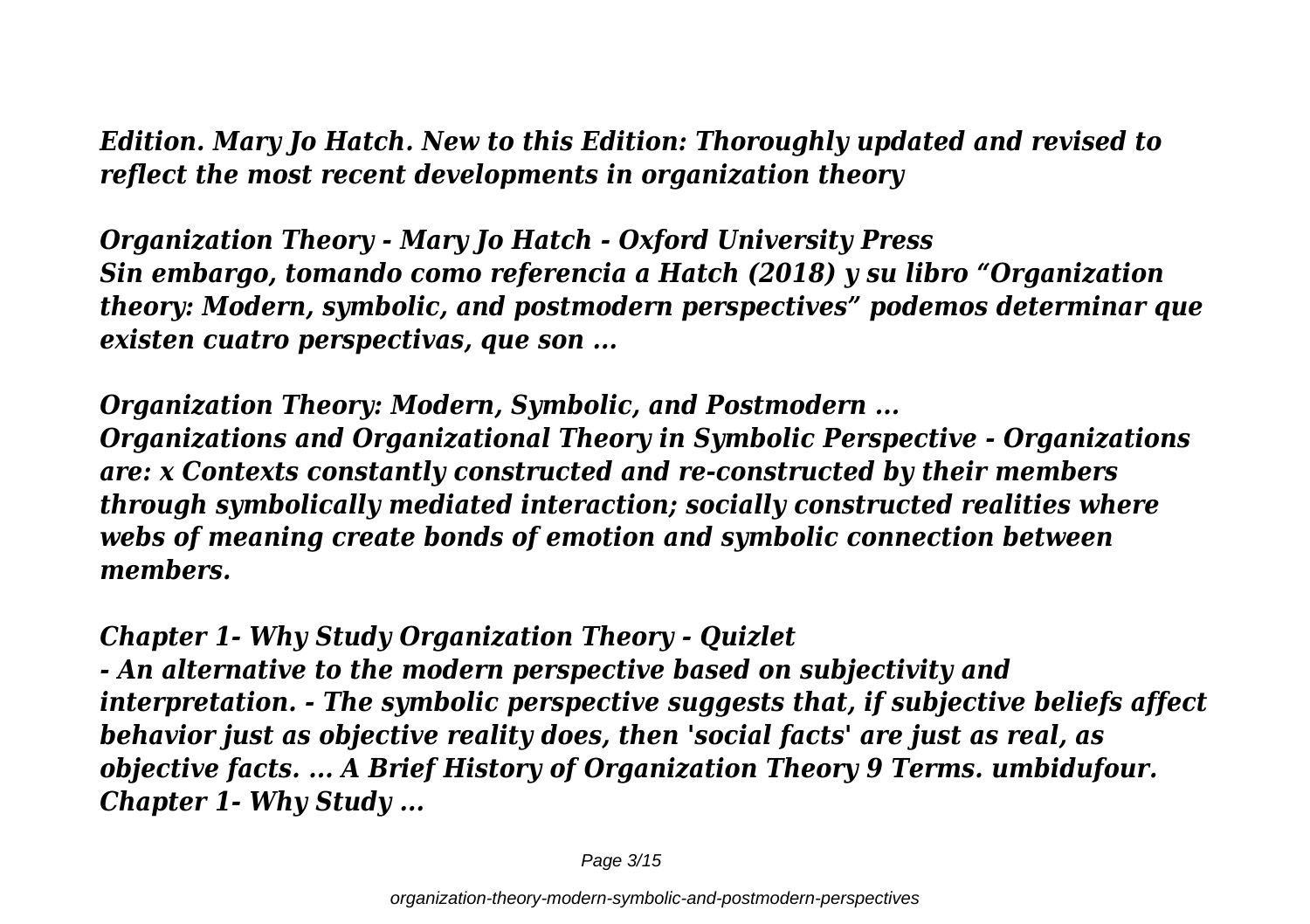*Chapter 2 - A Brief History of Organization Theory ...*

*Organizational theory is based on its three perspectives, which are the modern, symbolic-interpretive and the post-modern. The perspectives each have different approaches when it comes to the management of an organization.*

*Three Perspectives Of Organizational Theory Management Essay TY - BOOK. T1 - Organization Theory. T2 - Modern, Symbolic and Postmodern Perspectives. AU - Hatch, Mary Jo. AU - Cunliffe, Ann L. PY - 2012. Y1 - 2012*

*Organization Theory: Modern, Symbolic and Postmodern ... The text's approach is pluralist, reflecting the diverse nature of organizational theory as a field of study influenced by thinkers from a variety of academic disciplines. Specifically, perspectives described as 'modern', 'symbolicinterpretive' and 'postmodern' frame the analysis.*

*Organization theory : modern, symbolic, and postmodern ... Organization Theory Modern, Symbolic, and Postmodern Perspectives John Vaughn. Loading... Unsubscribe from John Vaughn? Cancel Unsubscribe. Working... Subscribe Subscribed Unsubscribe 2. ...*

*Organization Theory Modern, Symbolic, and Postmodern Perspectives Organization Theory: Modern, Symbolic and Postmodern Perspectives - Kindle* Page 4/15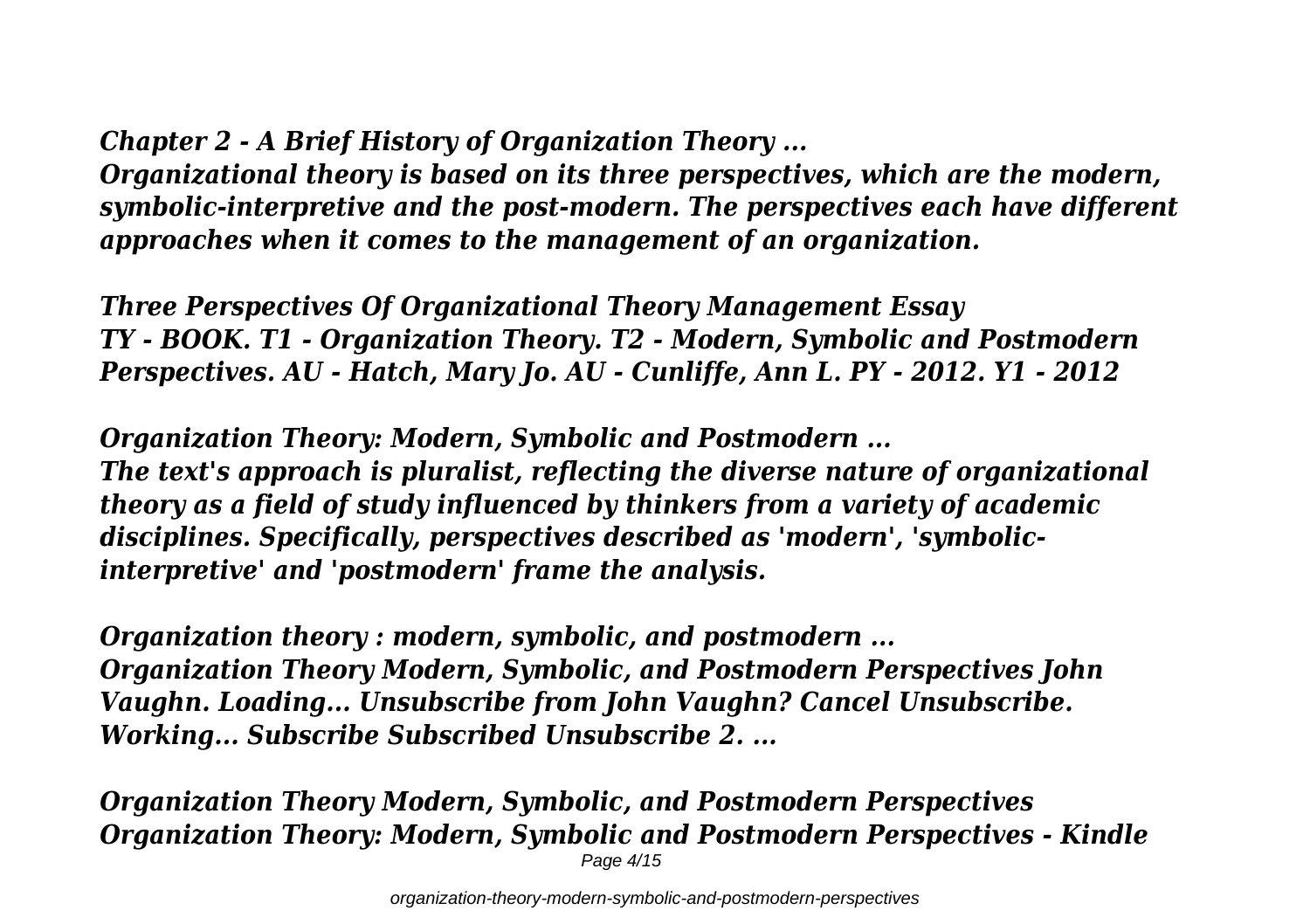*edition by Mary Jo Hatch, Ann L. Cunliffe. Download it once and read it on your Kindle device, PC, phones or tablets. Use features like bookmarks, note taking and highlighting while reading Organization Theory: Modern, Symbolic and Postmodern Perspectives.*

*Amazon.com: Organization Theory: Modern, Symbolic and ... Modern organizational theory. There was a wave of scholarly attention to organizational theory in the 1950s, which from some viewpoints held the field to still be in its infancy. A 1959 symposium held by the Foundation for Research on Human Behavior in Ann Arbor, Michigan, was published as Modern Organization Theory.*

*Organizational theory - Wikipedia that modernist and symbolic-interpretive organization theorists define organizational concepts differently and use different research methods that often cause them to disagree rather violently with one another.*

*Texto 03 - Organization Theory - Modern Symbolic and ... Organization Theory offers a clear and comprehensive introduction to the study of organizations and organizing processes. Through the unique three-perspective approach, students are challenged to explain, explore, and evaluate organizational theory, drawing on their own experiences as well as the book's diverse practical*

Page 5/15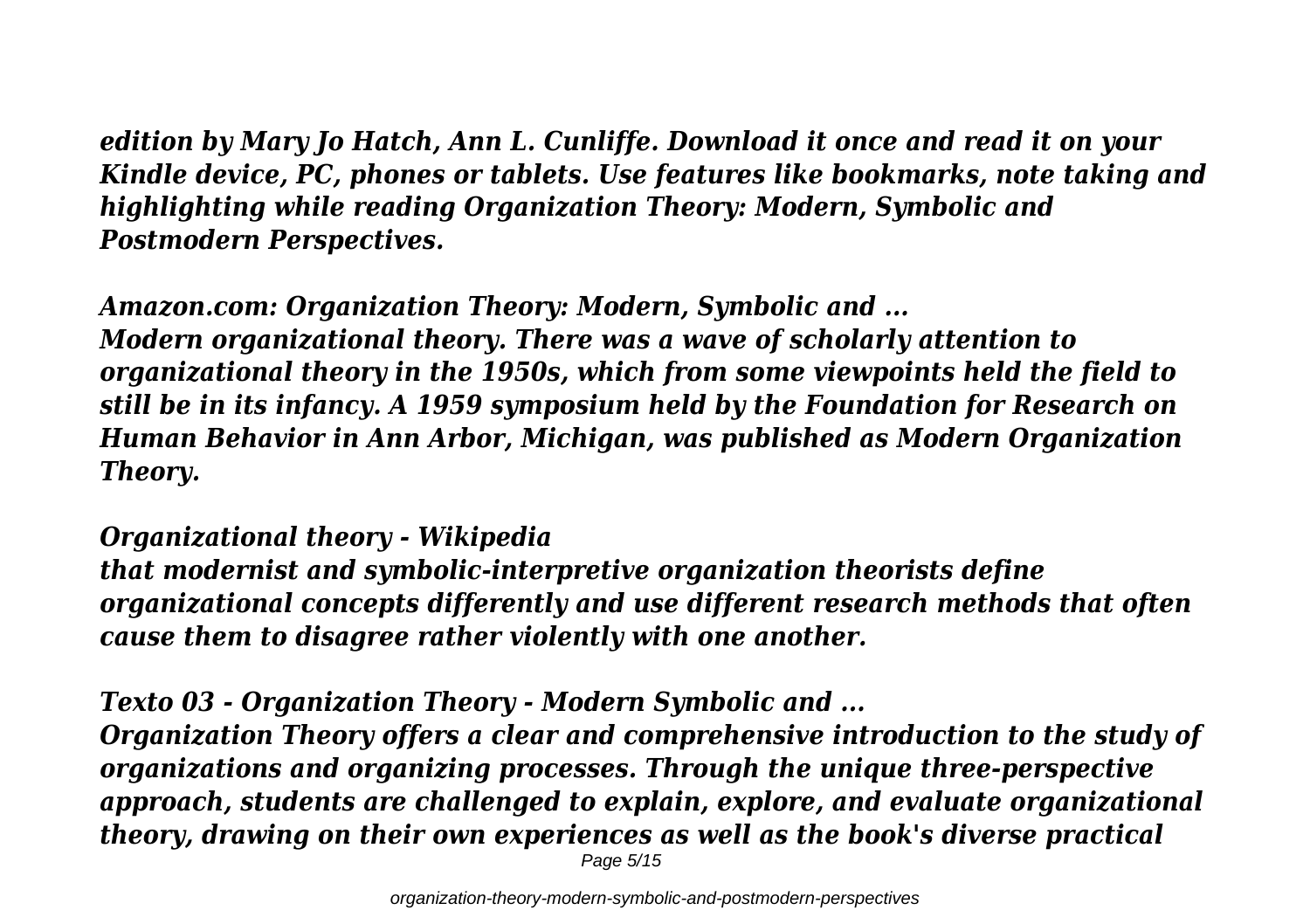#### *examples.*

*Organization Theory: Modern, Symbolic, and Postmodern ... COUPON: Rent Organization Theory Modern, Symbolic, and Postmodern Perspectives 3rd edition (9780199640379) and save up to 80% on textbook rentals and 90% on used textbooks. Get FREE 7-day instant eTextbook access!*

*Organization Theory Modern, Symbolic, and Postmodern ... Buy Organization Theory: Modern, Symbolic, and Postmodern Perspectives 4 by Mary Jo Hatch (ISBN: 9780198723981) from Amazon's Book Store. Everyday low prices and free delivery on eligible orders.*

*COUPON: Rent Organization Theory Modern, Symbolic, and Postmodern Perspectives 3rd edition (9780199640379) and save up to 80% on textbook rentals and 90% on used textbooks. Get FREE 7-day instant eTextbook access! Organizational theory is based on its three perspectives, which are the modern, symbolic-interpretive and the postmodern. The perspectives each have different approaches*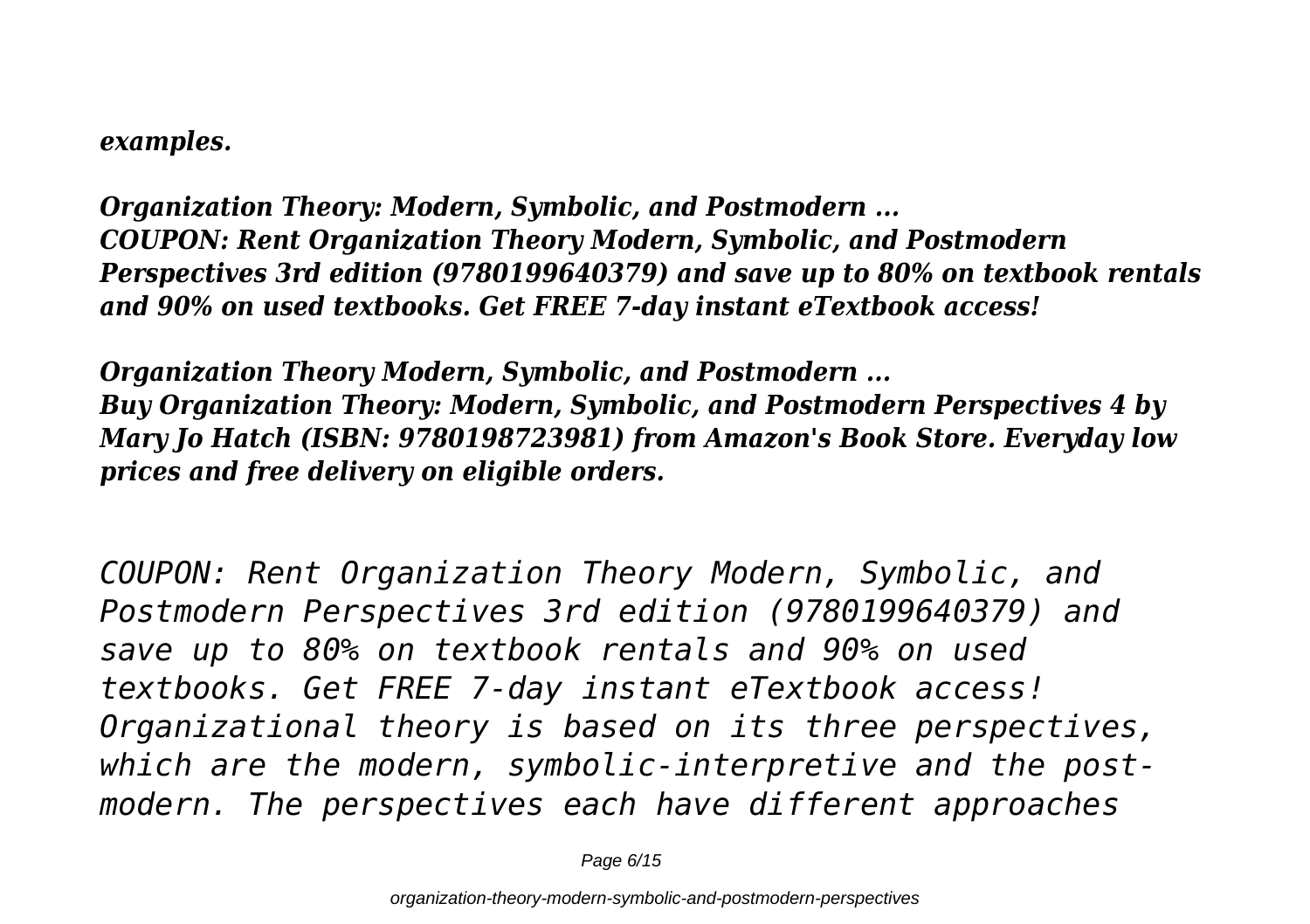# *when it comes to the management of an organization. Amazon.com: Organization Theory: Modern, Symbolic and ... Organizational theory - Wikipedia*

#### **Chapter 2 - A Brief History of Organization Theory ...**

The text's approach is pluralist, reflecting the diversenature of organizational theory as a field of study influenced by thinkers from a variety of academic disciplines. Specifically, perspectives... Organization Theory: Modern, Symbolic, and Postmodern Perspectives [Mary Jo Hatch] on Amazon.com. \*FREE\* shipping on qualifying offers. Organization Theory offers a clear and comprehensive introduction to the study of organizations and organizing processes. Through the unique three-perspective approach

Modern organizational theory. There was a wave of scholarly attention to organizational theory in the 1950s, which from some viewpoints held the field to still be in its infancy. A 1959 symposium held by the Foundation for Research on Human Behavior in Ann Arbor, Michigan, was published as Modern Organization Theory.

- An alternative to the modern perspective based on subjectivity and interpretation. - The symbolic perspective suggests that, if subjective beliefs affect behavior just as objective reality does, then 'social facts'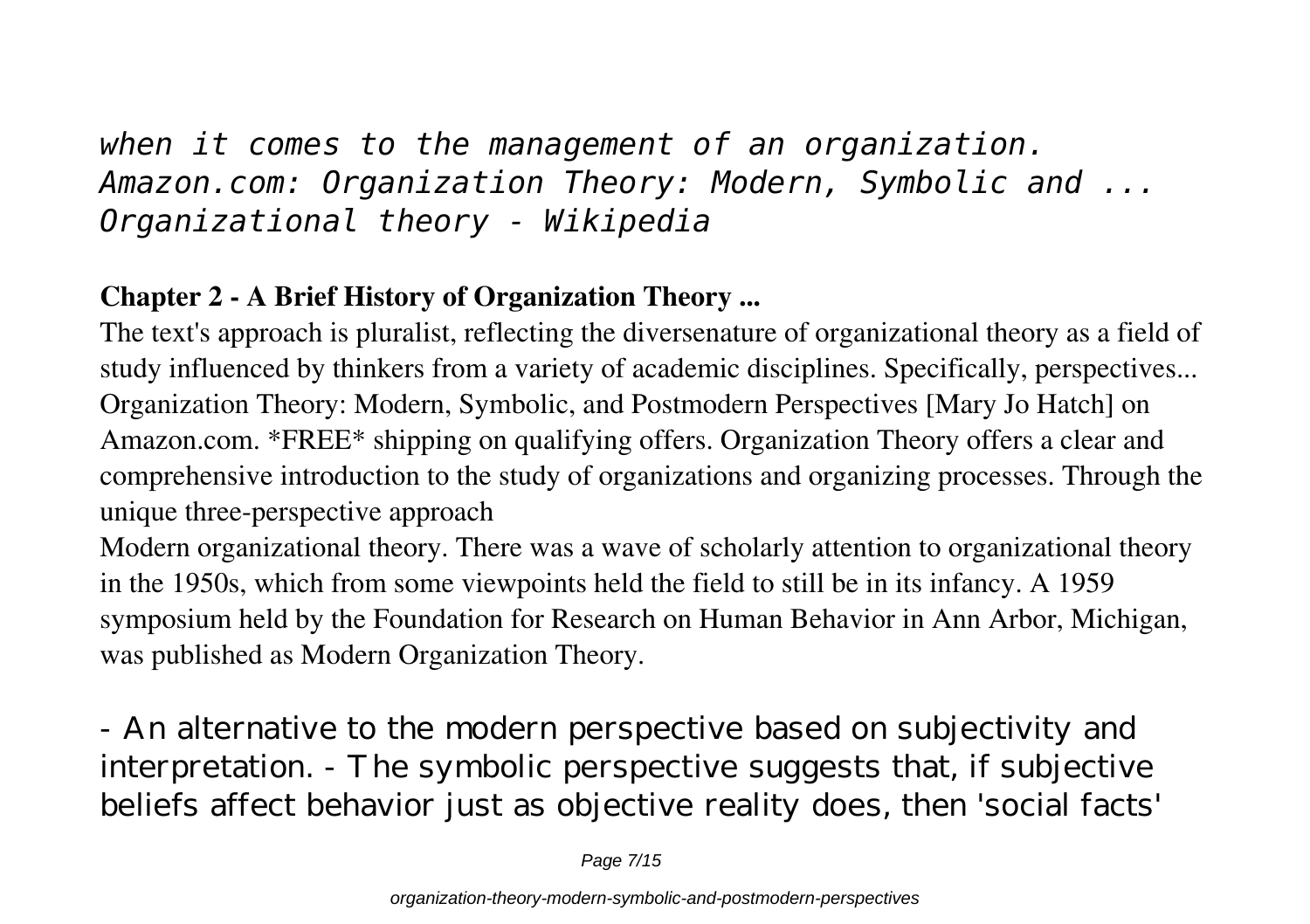are just as real, as objective facts. ... A Brief History of Organization Theory 9 Terms. umbidufour. Chapter 1- Why Study ... **Summary Organization Theory: Modern, Symbolic, and ...** Organization Theory Modern, Symbolic, and Postmodern Perspectives. Fourth Edition. Mary Jo Hatch. New to this Edition: Thoroughly updated and revised to reflect the most recent developments in organization theory

Organization theory : modern, symbolic, and postmodern ...

Organization Theory Modern Symbolic And

Organization Theory offers a clear and comprehensive introduction to the study of organizations and organizing processes. It encourages an even-handed appreciation of the main perspectives defining...

Buy Organization Theory: Modern, Symbolic, and Postmodern Perspectives 4 by Mary Jo Hatch (ISBN: 9780198723981) from Amazon's Book Store. Everyday low prices and free delivery on eligible orders.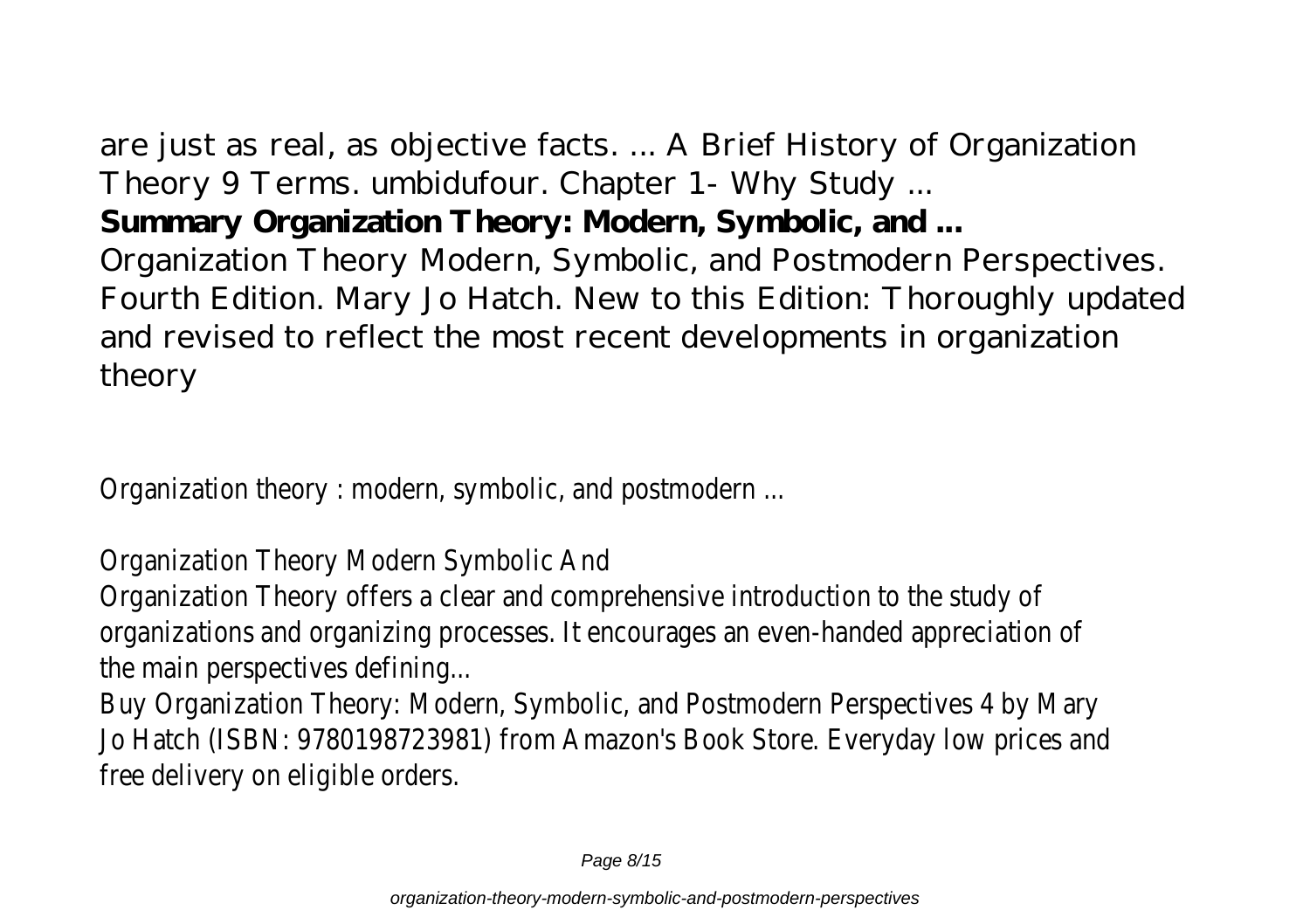**Three Perspectives Of Organizational Theory Management Essay** The text's approach is pluralist, reflecting the diverse nature of organizational theory as a field of study influenced by thinkers from a variety of academic disciplines. Specifically, perspectives described as 'modern', 'symbolic-interpretive' and 'postmodern' frame the analysis. TY - BOOK. T1 - Organization Theory. T2 - Modern, Symbolic and Postmodern Perspectives. AU - Hatch, Mary Jo. AU - Cunliffe, Ann L. PY - 2012. Y1 - 2012

**Organization Theory: Modern, Symbolic and Postmodern ... Organization Theory Modern, Symbolic, and Postmodern Perspectives Texto 03 - Organization Theory - Modern Symbolic and ... Organization Theory offers a clear and comprehensive introduction to the study of organizations and organizing processes. Through the unique three-perspective approach, students are challenged to explain, explore, and evaluate organizational theory, drawing on their own experiences as well as the book's diverse practical examples.**

Organizations and Organizational Theory in Symbolic Perspective - Organizations are: x Contexts constantly constructed and re-constructed by their members through symbolically mediated Page 9/15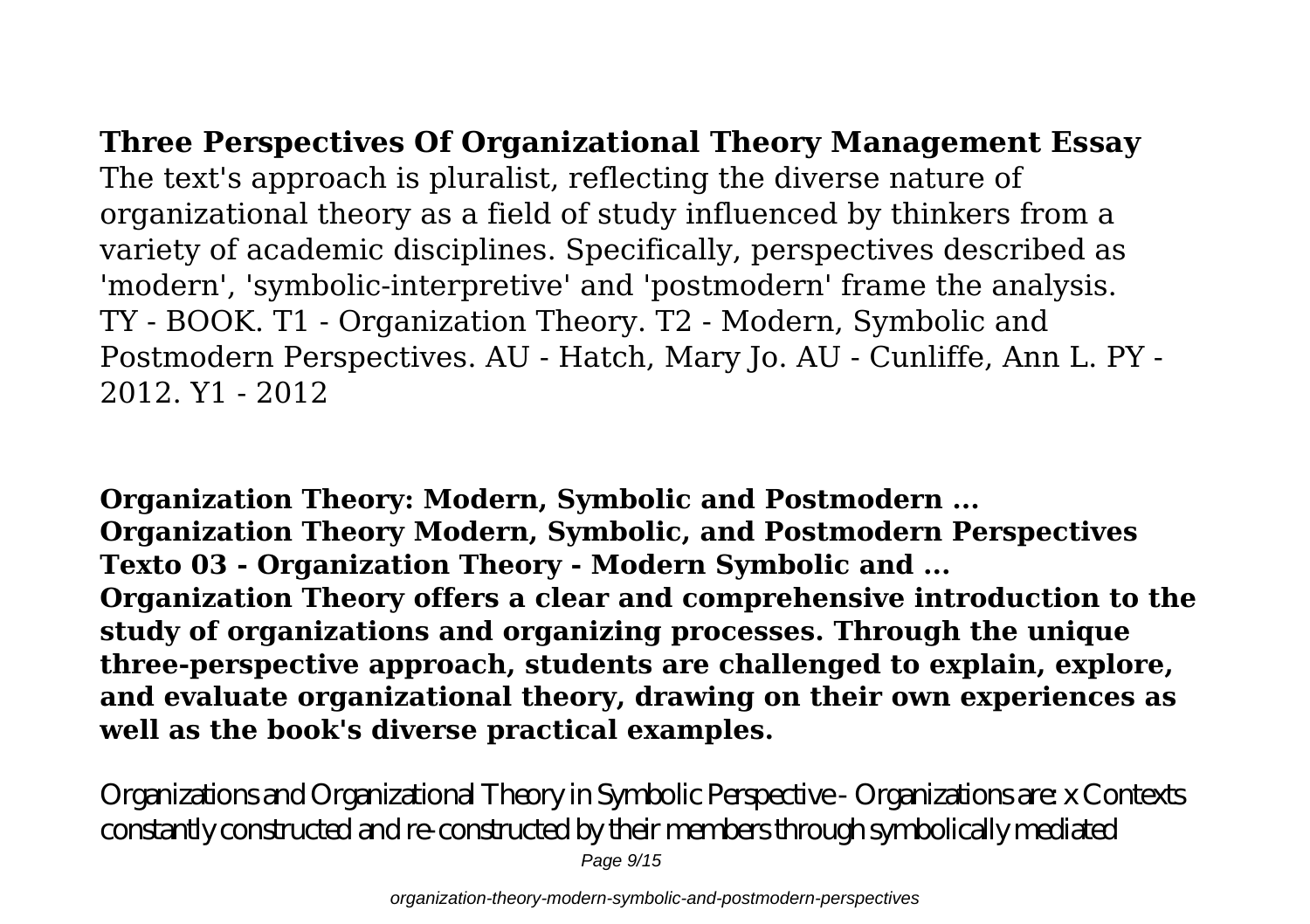interaction; socially constructed realities where webs of meaning create bonds of emotion and symbolic connection between members.

# **Organization Theory - Mary Jo Hatch - Oxford University Press**

Organization Theory Modern, Symbolic, and Postmodern Perspectives John Vaughn. Loading... Unsubscribe from John Vaughn? Cancel Unsubscribe. Working... Subscribe Subscribed Unsubscribe  $2$ 

# **Organization Theory Modern Symbolic And**

Organization Theory: Modern, Symbolic, and Postmodern Perspectives [Mary Jo Hatch] on Amazon.com. \*FREE\* shipping on qualifying offers. Organization Theory offers a clear and comprehensive introduction to the study of organizations and organizing processes. Through the unique three-perspective approach

### **Organization Theory: Modern, Symbolic, and Postmodern ...**

Modernist organization theorists see structures as things, entities, objects and elements, while symbolic-interpretivists see structures as human creations; they are dynamic works-in-progress that emerge from social interaction and collective meaning-making.

# **Summary Organization Theory: Modern, Symbolic, and ...**

Organization Theory offers a clear and comprehensive introduction to the study of organizations

Page 10/15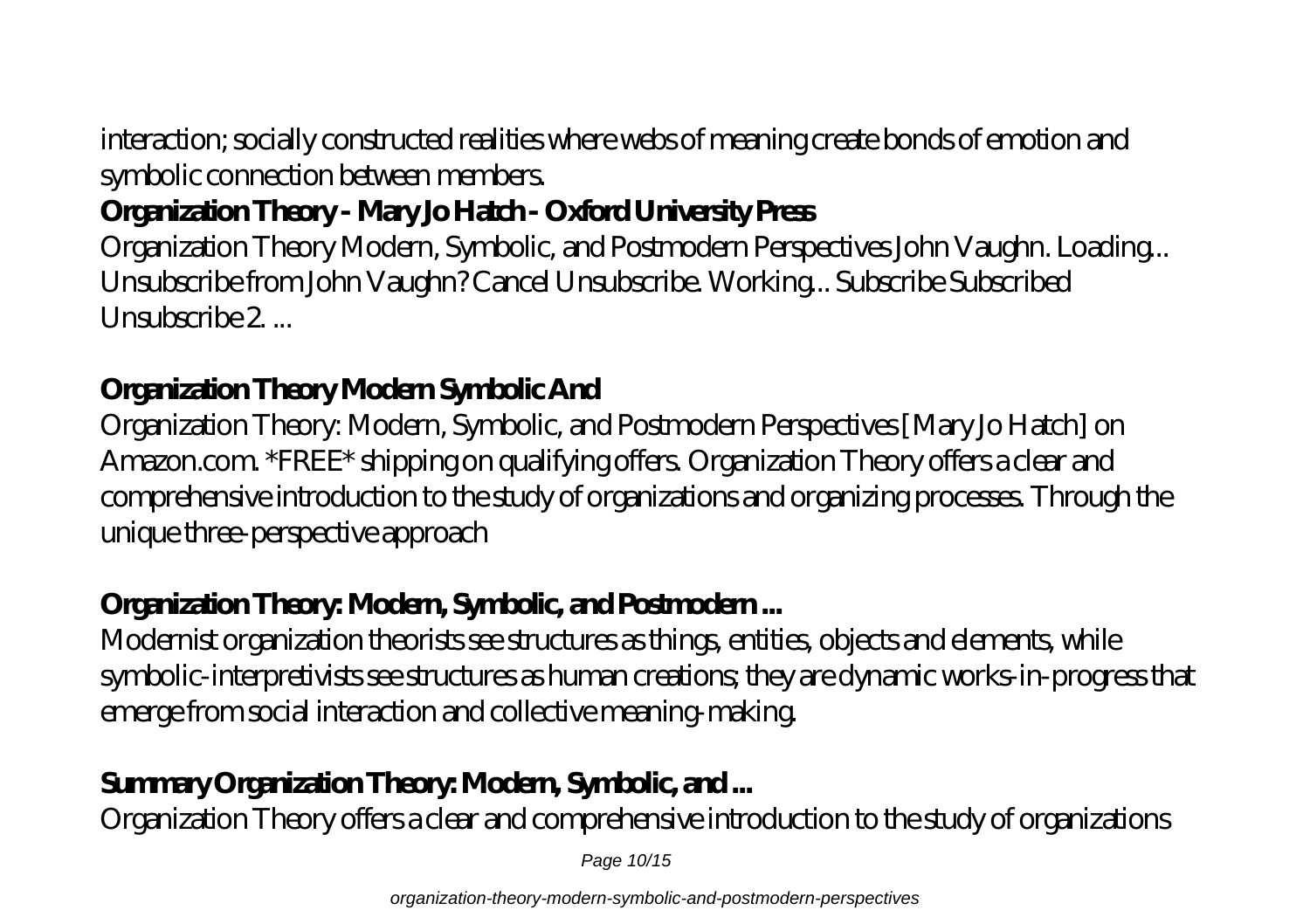and organizing processes. It encourages an even-handed appreciation of the different perspectives contributing to our knowledge of organizations and challenges readers to broaden their intellectual reach ...

# **Organization Theory: Modern, Symbolic, and Postmodern ...**

Organization Theory offers a clear and comprehensive introduction to the study of organizations and organizing processes. It encourages an even-handed appreciation of the main perspectives defining...

### **Organization Theory: Modern, Symbolic and Postmodern ...**

The text's approach is pluralist, reflecting the diversenature of organizational theory as a field of study influenced by thinkers from a variety of academic disciplines. Specifically, perspectives...

# **Organization Theory: Modern, Symbolic, and Postmodern ...**

Organization Theory Modern, Symbolic, and Postmodern Perspectives. Fourth Edition. Mary Jo Hatch. New to this Edition: Thoroughly updated and revised to reflect the most recent developments in organization theory

# **Organization Theory - Mary Jo Hatch - Oxford University Press**

Sin embargo, tomando como referencia a Hatch (2018) y su libro "Organization theory: Modern,

Page 11/15

organization-theory-modern-symbolic-and-postmodern-perspectives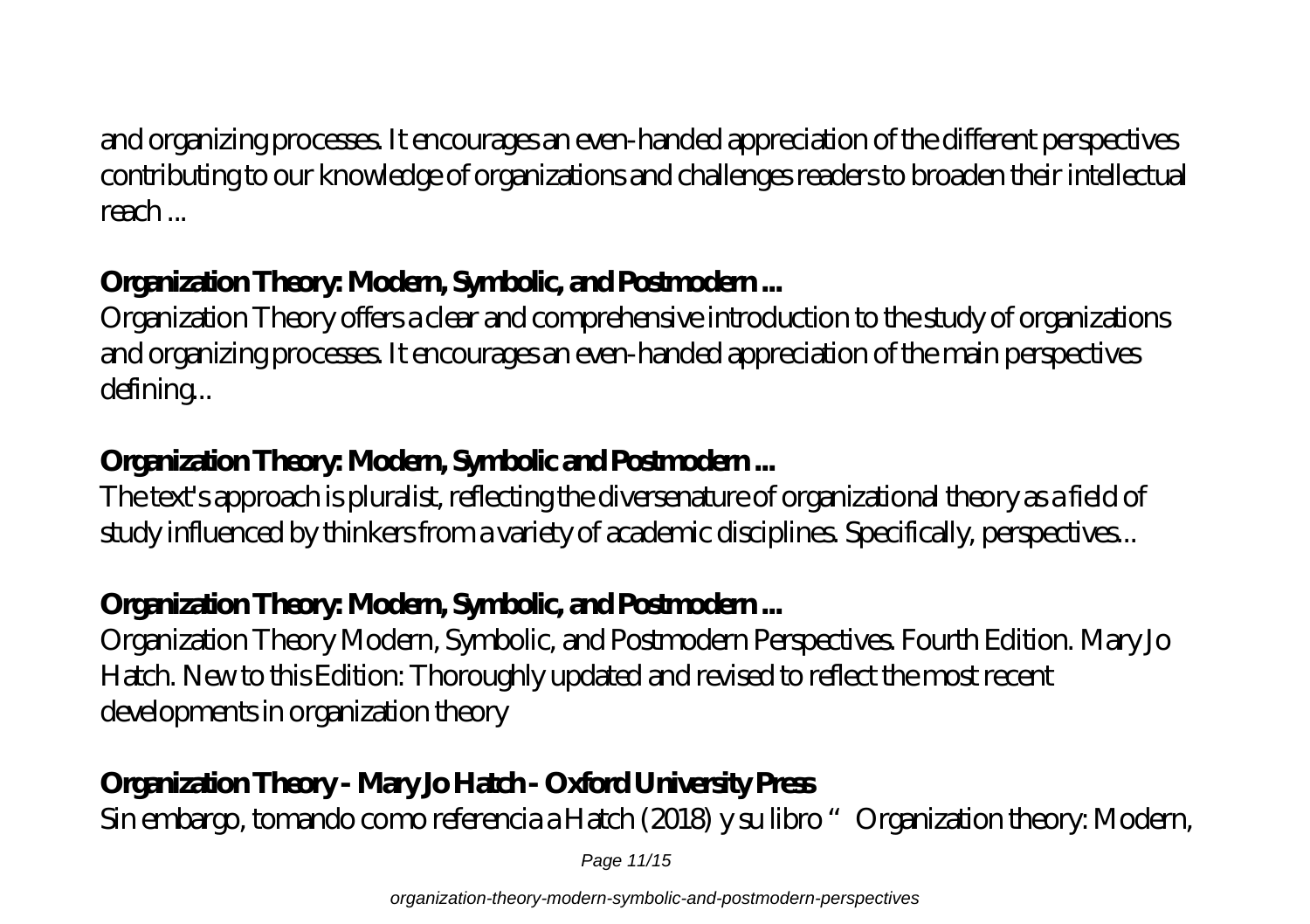symbolic, and postmodern perspectives" podemos determinar que existen cuatro perspectivas, que  $\mathbf{S}$ 

#### **Organization Theory: Modern, Symbolic, and Postmodern ...**

Organizations and Organizational Theory in Symbolic Perspective - Organizations are: x Contexts constantly constructed and re-constructed by their members through symbolically mediated interaction; socially constructed realities where webs of meaning create bonds of emotion and symbolic connection between members.

# **Chapter 1- Why Study Organization Theory - Quizlet**

- An alternative to the modern perspective based on subjectivity and interpretation. - The symbolic perspective suggests that, if subjective beliefs affect behavior just as objective reality does, then 'social facts' are just as real, as objective facts. ... A Brief History of Organization Theory 9 Terms. umbidufour. Chapter 1- Why Study ...

# **Chapter 2 - A Brief History of Organization Theory ...**

Organizational theory is based on its three perspectives, which are the modern, symbolic-interpretive and the post-modern. The perspectives each have different approaches when it comes to the management of an organization.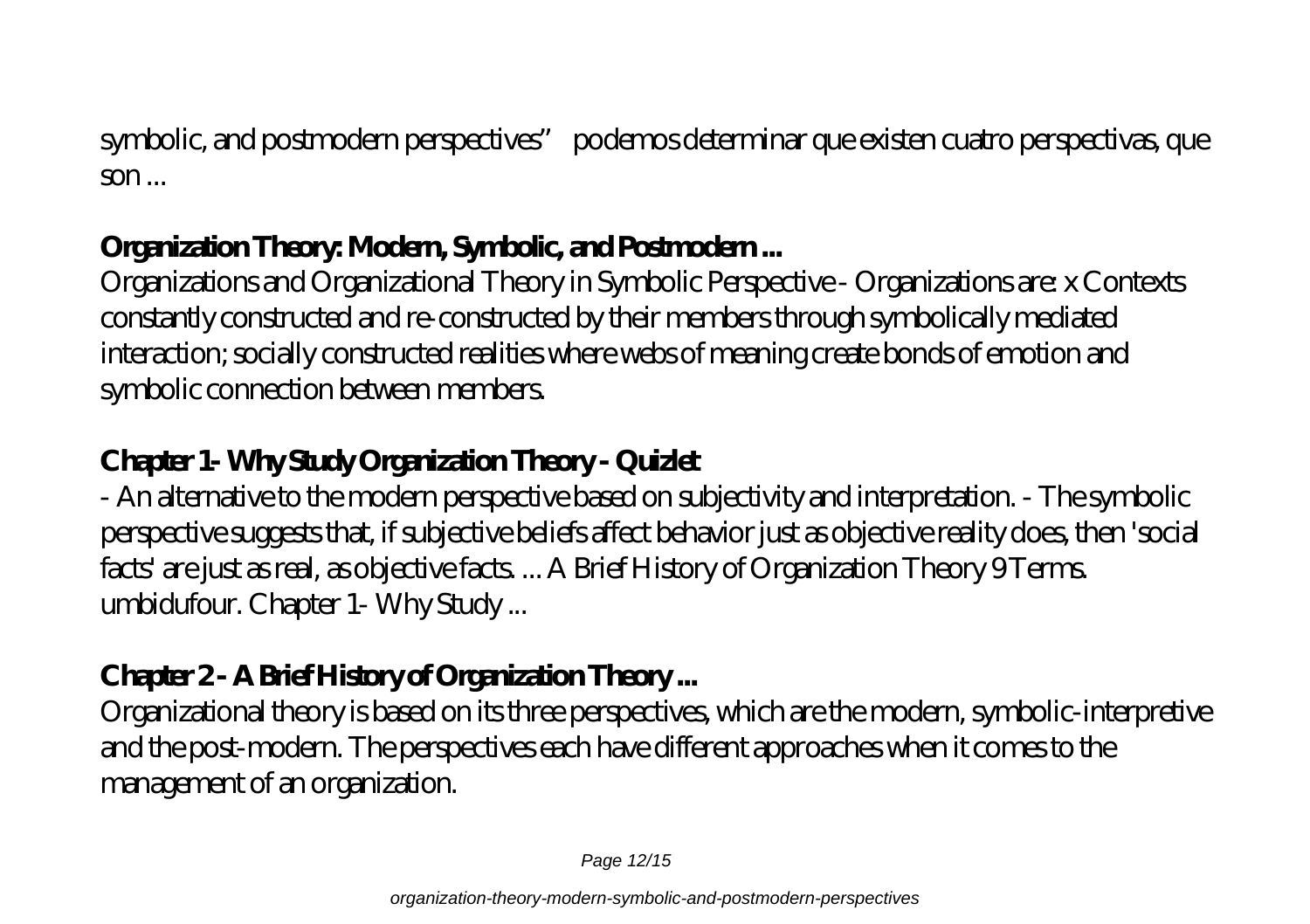### **Three Perspectives Of Organizational Theory Management Essay**

TY - BOOK. T1 - Organization Theory. T2 - Modern, Symbolic and Postmodern Perspectives. AU - Hatch, Mary Jo. AU - Cunliffe, Ann L. PY - 2012. Y1 - 2012

### **Organization Theory: Modern, Symbolic and Postmodern ...**

The text's approach is pluralist, reflecting the diverse nature of organizational theory as a field of study influenced by thinkers from a variety of academic disciplines. Specifically, perspectives described as 'modern', 'symbolic-interpretive' and 'postmodern' frame the analysis.

#### **Organization theory : modern, symbolic, and postmodern ...**

Organization Theory Modern, Symbolic, and Postmodern Perspectives John Vaughn. Loading... Unsubscribe from John Vaughn? Cancel Unsubscribe. Working... Subscribe Subscribed Unsubscribe 2...

#### **Organization Theory Modern, Symbolic, and Postmodern Perspectives**

Organization Theory: Modern, Symbolic and Postmodern Perspectives - Kindle edition by Mary Jo Hatch, Ann L. Cunliffe. Download it once and read it on your Kindle device, PC, phones or tablets. Use features like bookmarks, note taking and highlighting while reading Organization Theory: Modern, Symbolic and Postmodern Perspectives.

Page 13/15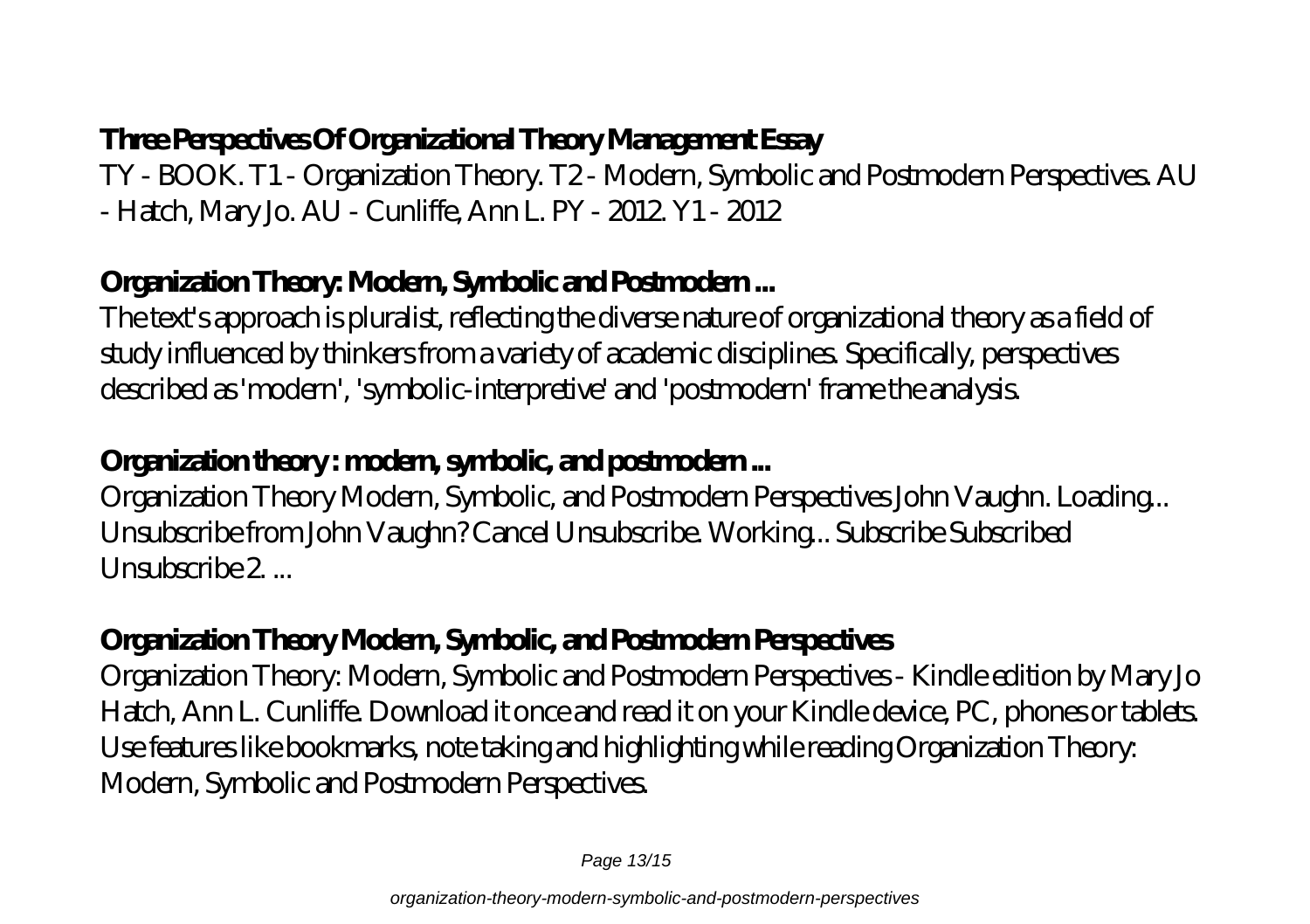# **Amazon.com: Organization Theory: Modern, Symbolic and ...**

Modern organizational theory. There was a wave of scholarly attention to organizational theory in the 1950s, which from some viewpoints held the field to still be in its infancy. A 1959 symposium held by the Foundation for Research on Human Behavior in Ann Arbor, Michigan, was published as Modern Organization Theory.

#### **Organizational theory - Wikipedia**

that modernist and symbolic-interpretive organization theorists define organizational concepts differently and use different research methods that often cause them to disagree rather violently with one another.

### **Texto 03 - Organization Theory - Modern Symbolic and ...**

Organization Theory offers a clear and comprehensive introduction to the study of organizations and organizing processes. Through the unique three-perspective approach, students are challenged to explain, explore, and evaluate organizational theory, drawing on their own experiences as well as the book's diverse practical examples.

# **Organization Theory: Modern, Symbolic, and Postmodern ...**

COUPON: Rent Organization Theory Modern, Symbolic, and Postmodern Perspectives 3rd edition (9780199640379) and save up to 80% on textbook rentals and 90% on used textbooks. Get

Page 14/15